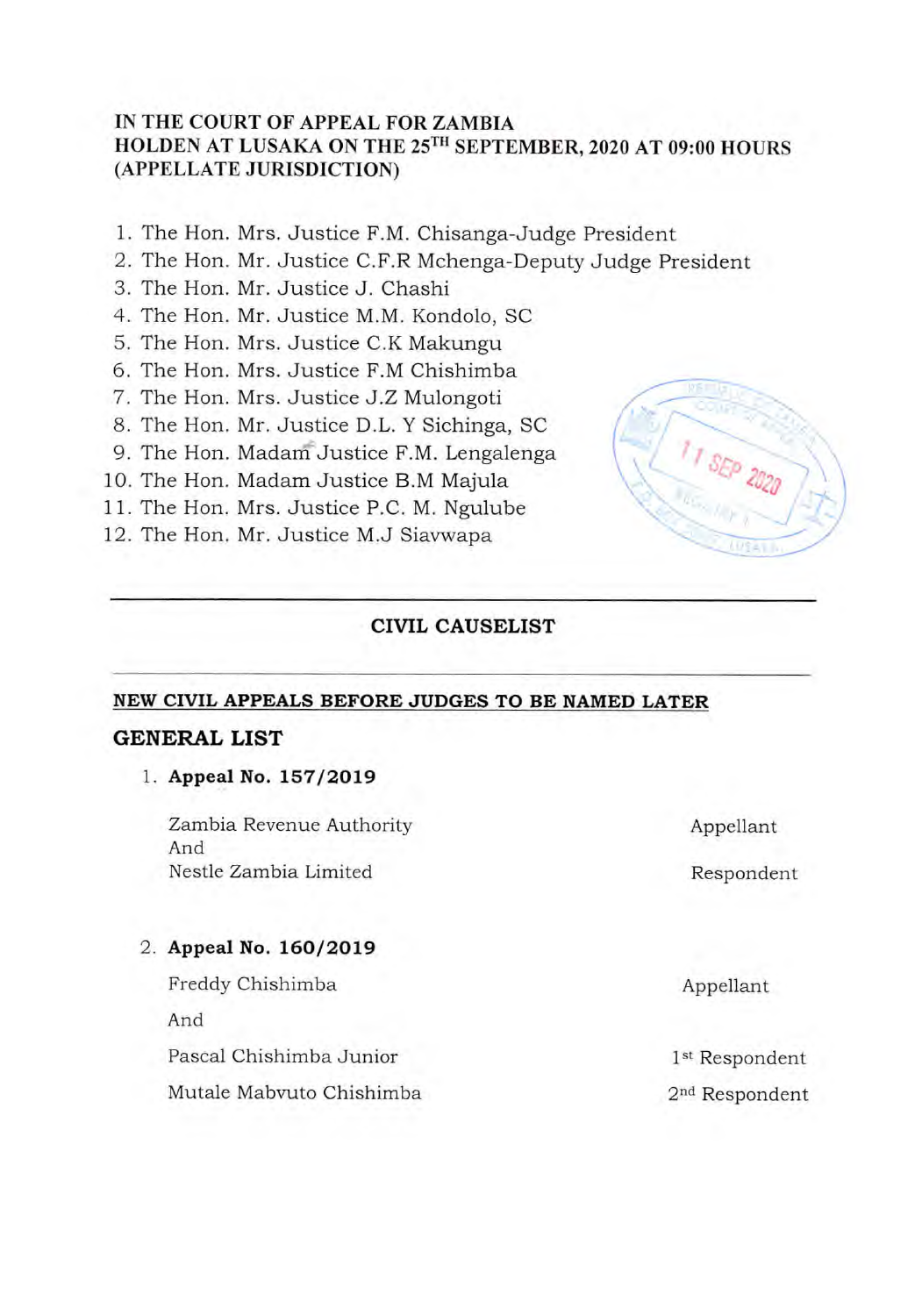# **3. Appeal No. 168/2019**

Pacific Parts Zambia Limited And Maria Rozaria Ogonowsk Wisniewsk Appellant Respondent

# **4. Appeal No. 173/2019**

African Mining Company Limited And Chambala Sikazwe Amon Maviya Osward Simuyemba Appellant 1<sup>st</sup> Respondent 2nd Respondent 3rd Respondent

#### **5. Appeal No. 179/2019**

| Trustees of the Seventh day Adventist | Appellant |
|---------------------------------------|-----------|
| Association in Zambia<br>And          |           |
|                                       |           |

#### **ADJOURNED MATTERS**

# **Appeal No. 115/2019**

Belinda Lumbala Susan Muleya

And

Chabala Kasese

### **Coming up for hearing**

Caroline Namakando **CLERK OF SESSION**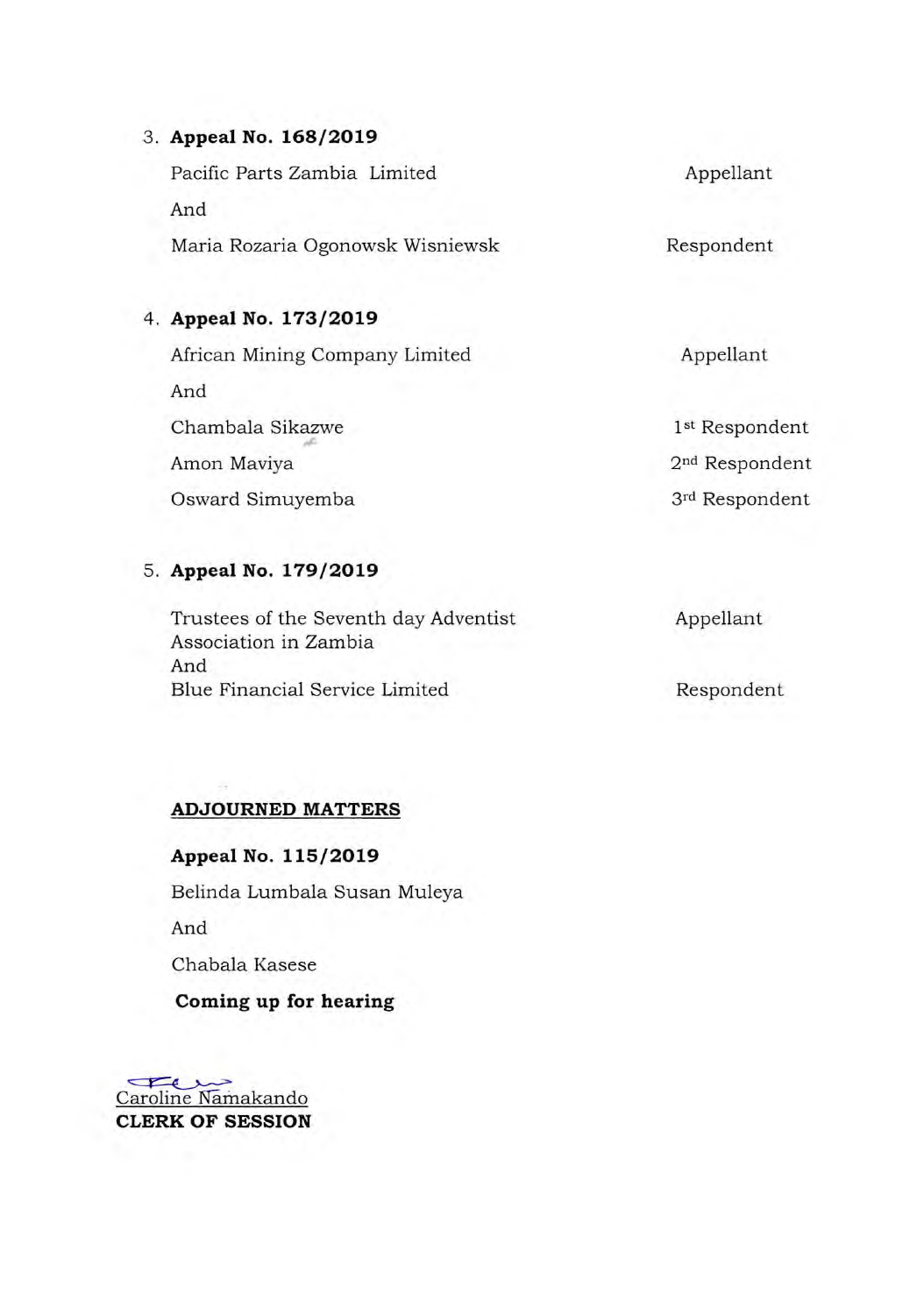### **Lawyers**

**Appeal No. 157/2019-** The Director of Legal Services Zambia Revenue Authority, Revenue House, Kabwe Roundabout, **Lusaka Email: E-mukwasaazra. org.zm** 

**Appeal No. 157/2019-** Messrs Corpus Legal Practitioners, Eluda 11, Ground Floor, Stand No. 4648, Addis Abba Roundabout, **Lusaka**  Email: corpus@corpus.co.zm

**Appeal No. 160/ 2019** -Messrs Patrick Kasonde & Co, 3rd Floor, Suite 303-304, Mpelembe House Broadway Road, **Ndola**  Email:patrickkasonde@yahoo.com

**Appeal No. 160/2019-** Messrs National Legal Aid Clinic for Women Plot No. 9 Mpaza Avenue, Town Centre, **Ndola**  Email:nlacw.ndola@gmail.com

**Appeal No. 168/2019** -Messrs Tutwa S. Ngulube & company, Plot No. 10426, Manda Hill, road, Behind Manda Hill Mall, Olympia Park, **Lusaka cell 0966-366511**  Email: aristutwa@yahoo.co.uk

**Appeal No. 168/2019** -Messrs Ellis and Company. Philip Ellis House, House No. 8. Tito road, Rhodes Park, **Lusaka** 

**Appeal No. 168/2019** -Messrs Lukona Chambers, Lex House, Suite 4, Addis Ababa Roundabout, Rhodes Park, **Lusaka**  Email:lukonachambers@,gmail.com

- **Appeal No. 173/2019-Messrs** Eric Silwamba, Jalasi, Linyama Legal

Practitioners, at William Burten Plate 12, Chilekwa Mwamba Road, Off Lubu/Saize Roads, Longcres, **Lusaka** 

**Appeal No. 173/2019-Messrs** Muyatwa Legal Practitioners, Lot 4162A, Kalembwe close, Off Great East Road, P.O. Box 30685, Rhodes Park Lusaka Email:info@muyatwalegal.com

- **Appeal No. 179/2019**- Messrs Mumba Malila & Partners, 9th floor, Premium House, Independence Avenue, **Lusaka**  Email: mum bamulilagmai1.com